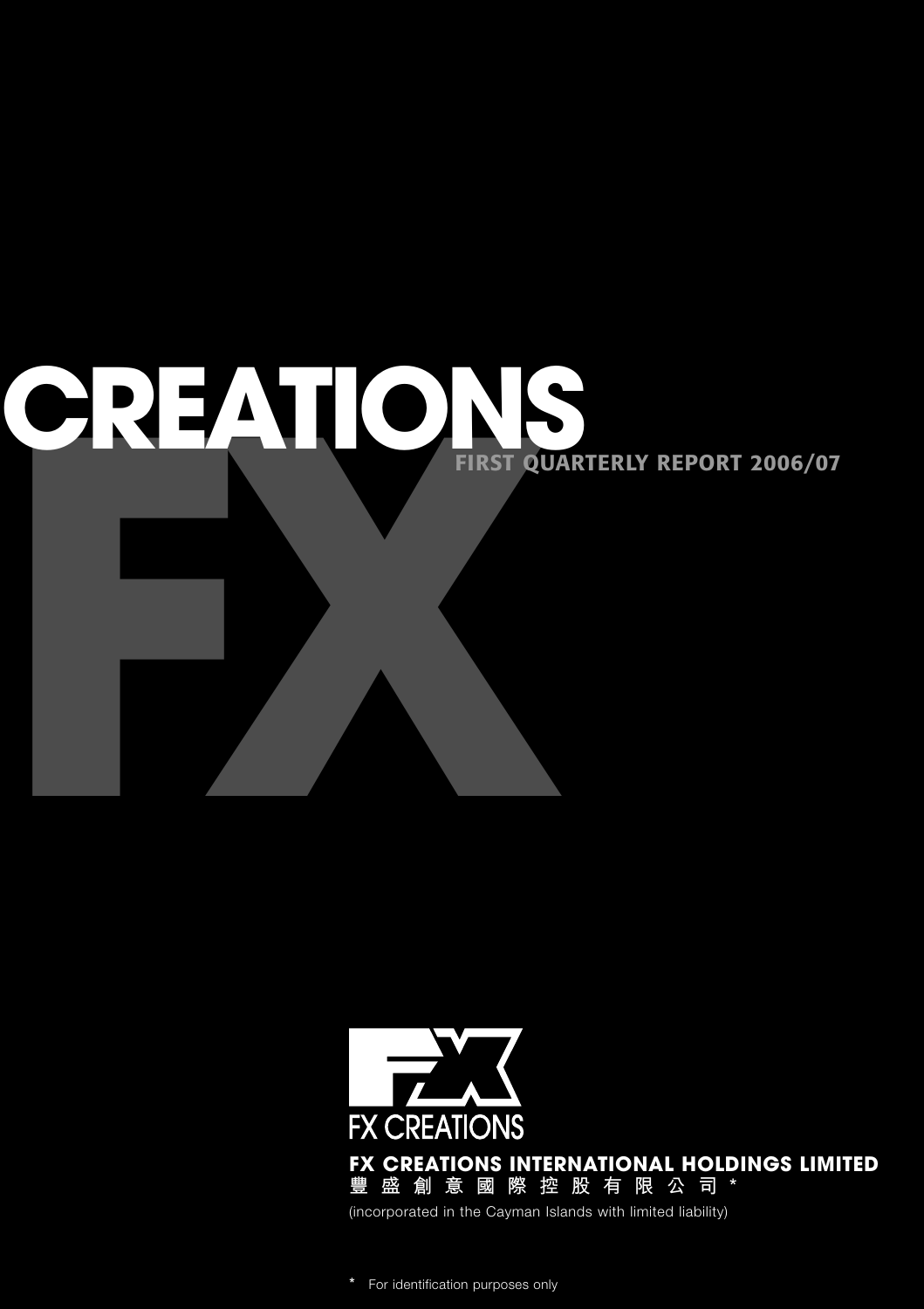**CHARACTERISTICS OF THE GROWTH ENTERPRISE MARKET ("GEM") OF THE STOCK EXCHANGE OF HONG KONG LIMITED (THE "STOCK EXCHANGE")**

**GEM has been established as a market designed to accommodate companies to which a high investment risk may be attached. In particular, companies may list on GEM with neither a track record of profitability nor any obligation to forecast future profitability. Furthermore, there may be risks arising out of the emerging nature of companies listed on GEM and the business sectors or countries in which the companies operate. Prospective investors should be aware of the potential risks of investing in such companies and should make the decision to invest only after due and careful consideration. The greater risk profile and other characteristics of GEM mean that it is a market more suited to professional and other sophisticated investors.**

**Given the emerging nature of companies listed on GEM, there is a risk that securities traded on GEM may be more susceptible to high market volatility than securities traded on the Main Board of the Stock Exchange and no assurance is given that there will be a liquid market in the securities traded on GEM.**

**The principal means of information dissemination on GEM is publication on the Internet website operated by the Stock Exchange. GEM-listed companies are not generally required to issue paid announcements in gazetted newspapers. Accordingly, prospective investors should note that they need to have access to the GEM website in order to obtain up-to-date information on GEM-listed issuers.**

*The Stock Exchange takes no responsibility for the contents of this report, makes no representation as to its accuracy or completeness and expressly disclaims any liability whatsoever for any loss howsoever arising from or in reliance upon the whole or any part of the contents of this report.*

*This report, for which the directors of FX Creations International Holdings Limited collectively and individually accept full responsibility, includes particulars given in compliance with the Rules Governing the Listing of Securities on GEM of the Stock Exchange (the "GEM Listing Rules") for the purpose of giving information with regard to FX Creations International Holdings Limited. The directors, having made all reasonable enquiries, confirm that, to the best of their knowledge and belief: (1) the information contained in this report is accurate and complete in all material respects and not misleading; (2) there are no other matters the omission of which would make any statement in this report misleading; and (3) all opinions expressed in this report have been arrived at after due and careful consideration and are founded on bases and assumptions that are fair and reasonable.*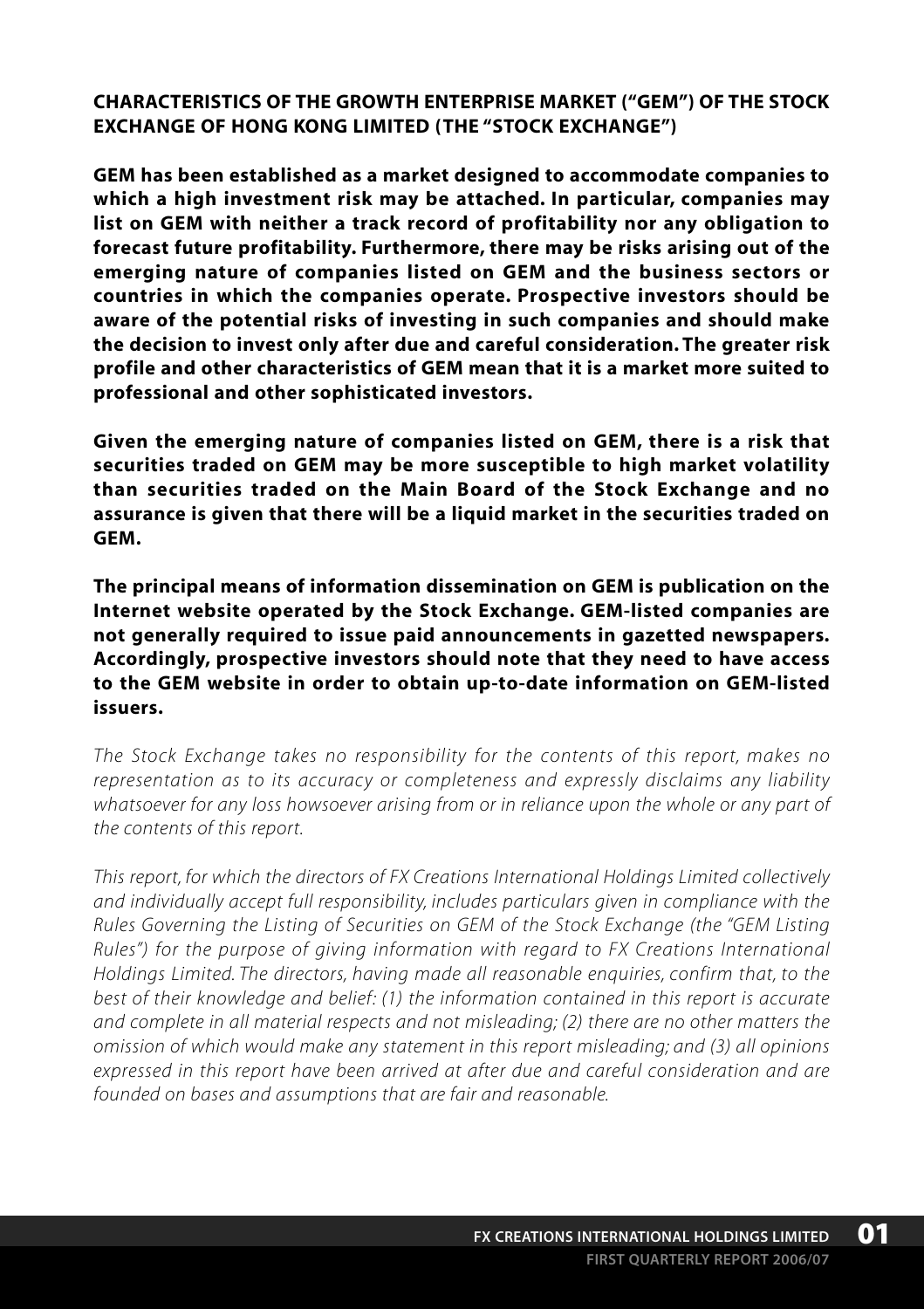# **FIRST QUARTERLY RESULTS (UNAUDITED)**

The board of directors (the "Board") of FX Creations International Holdings Limited (the "Company") herein presents the unaudited consolidated results of the Company and its subsidiaries (collectively referred to as the "Group") for the three months ended 30 June 2006 together with the comparative unaudited figures for the corresponding period in 2005 as follows:

#### **UNAUDITED CONSOLIDATED INCOME STATEMENT**

*For the three months ended 30 June 2006*

| 2006<br>(Unaudited)<br><b>HK\$'000</b><br>11,973<br>(5,999)<br>5,974 | 2005<br>(Unaudited)<br>HK\$'000<br>17,374<br>(8,492) |
|----------------------------------------------------------------------|------------------------------------------------------|
|                                                                      |                                                      |
|                                                                      |                                                      |
|                                                                      |                                                      |
|                                                                      | 8,882                                                |
| 158<br>(4, 350)<br>(2,705)                                           | 259<br>(6,200)<br>(2,799)                            |
| (923)                                                                | 142                                                  |
| (22)                                                                 | (142)                                                |
| (945)                                                                |                                                      |
| (945)                                                                |                                                      |
| (801)<br>(144)                                                       |                                                      |
| (945)                                                                |                                                      |
|                                                                      |                                                      |
|                                                                      |                                                      |
| HK0.17 cents                                                         |                                                      |
| N/A                                                                  | N/A                                                  |
|                                                                      |                                                      |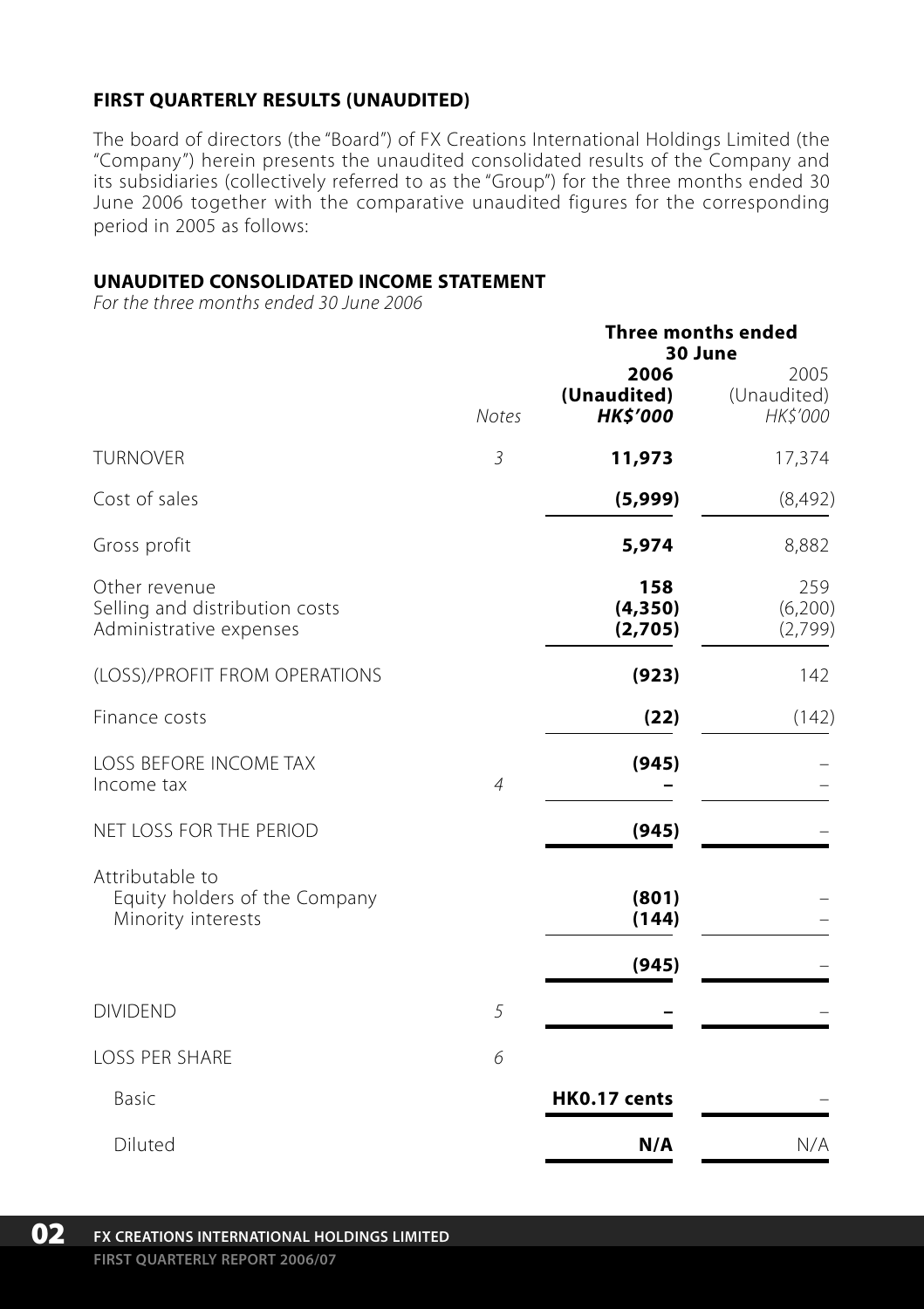## **UNAUDITED CONSOLIDATED STATEMENT OF CHANGES IN EQUITY**

For the three months ended 30 June 2006

|                           | Issued<br>share<br>capital<br>(Unaudited)<br>HK\$'000               | premium<br>(Unaudited)<br>HK\$'000                        | Share Accumulated<br>losses<br>(Unaudited)<br>HK\$'000  | <b>Total</b><br>(Unaudited)<br>HK\$'000        | <b>Minority</b><br><b>interests</b><br>(Unaudited)<br>HK\$'000        | <b>Total</b><br>(Unaudited)<br>HK\$'000        |
|---------------------------|---------------------------------------------------------------------|-----------------------------------------------------------|---------------------------------------------------------|------------------------------------------------|-----------------------------------------------------------------------|------------------------------------------------|
| 2005                      |                                                                     |                                                           |                                                         |                                                |                                                                       |                                                |
| At 1 April 2005           | 4,000                                                               | 13,703                                                    | (5,896)                                                 | 11,807                                         | 121                                                                   | 11,928                                         |
| Net loss for the period   |                                                                     |                                                           |                                                         |                                                |                                                                       |                                                |
| At 30 June 2005           | 4,000                                                               | 13,703                                                    | (5,896)                                                 | 11,807                                         | 121                                                                   | 11,928                                         |
|                           | <b>Issued</b><br>share<br>capital<br>(Unaudited)<br><b>HK\$'000</b> | <b>Share</b><br>premium<br>(Unaudited)<br><b>HK\$'000</b> | Accumulated<br>losses<br>(Unaudited)<br><b>HK\$'000</b> | <b>Total</b><br>(Unaudited)<br><b>HK\$'000</b> | <b>Minority</b><br><b>interests</b><br>(Unaudited)<br><b>HK\$'000</b> | <b>Total</b><br>(Unaudited)<br><b>HK\$'000</b> |
| 2006                      |                                                                     |                                                           |                                                         |                                                |                                                                       |                                                |
| At 1 April 2006           | 4,605                                                               | 14,918                                                    | (11, 255)                                               | 8,268                                          | 80                                                                    | 8,348                                          |
| Exercise of share options | 381                                                                 | 5,829                                                     |                                                         | 6,210                                          |                                                                       | 6,210                                          |
| Net loss for the period   |                                                                     |                                                           | (801)                                                   | (801)                                          | (144)                                                                 | (945)                                          |
| At 30 June 2006           | 4,986                                                               | 20,747                                                    | (12,056)                                                | 13,677                                         | (64)                                                                  | 13,613                                         |

*Notes:*

#### **1. GENERAL INFORMATION**

The Company was incorporated in the Cayman Islands on 10 January 2002 as an exempted company with limited liability under the Companies Law (2001 Second Revision) of the Cayman Islands. The address of its registered office is Century Yard, Cricket Square, Hutchins Drive, P.O. Box 2681GT, George Town, Grand Cayman, Cayman Islands, British West Indies.

The principal activity of the Company is investment holding. The subsidiaries are principally engaged in the retail and wholesale of bags and accessories. The bags sold by the Group consist principally of business bags, sports bags, backpacks, handbags and wallets. The accessories sold by the Group include belts, watches, spectacles and umbrellas. There were no significant changes in the nature of the Group's principal activities during the period.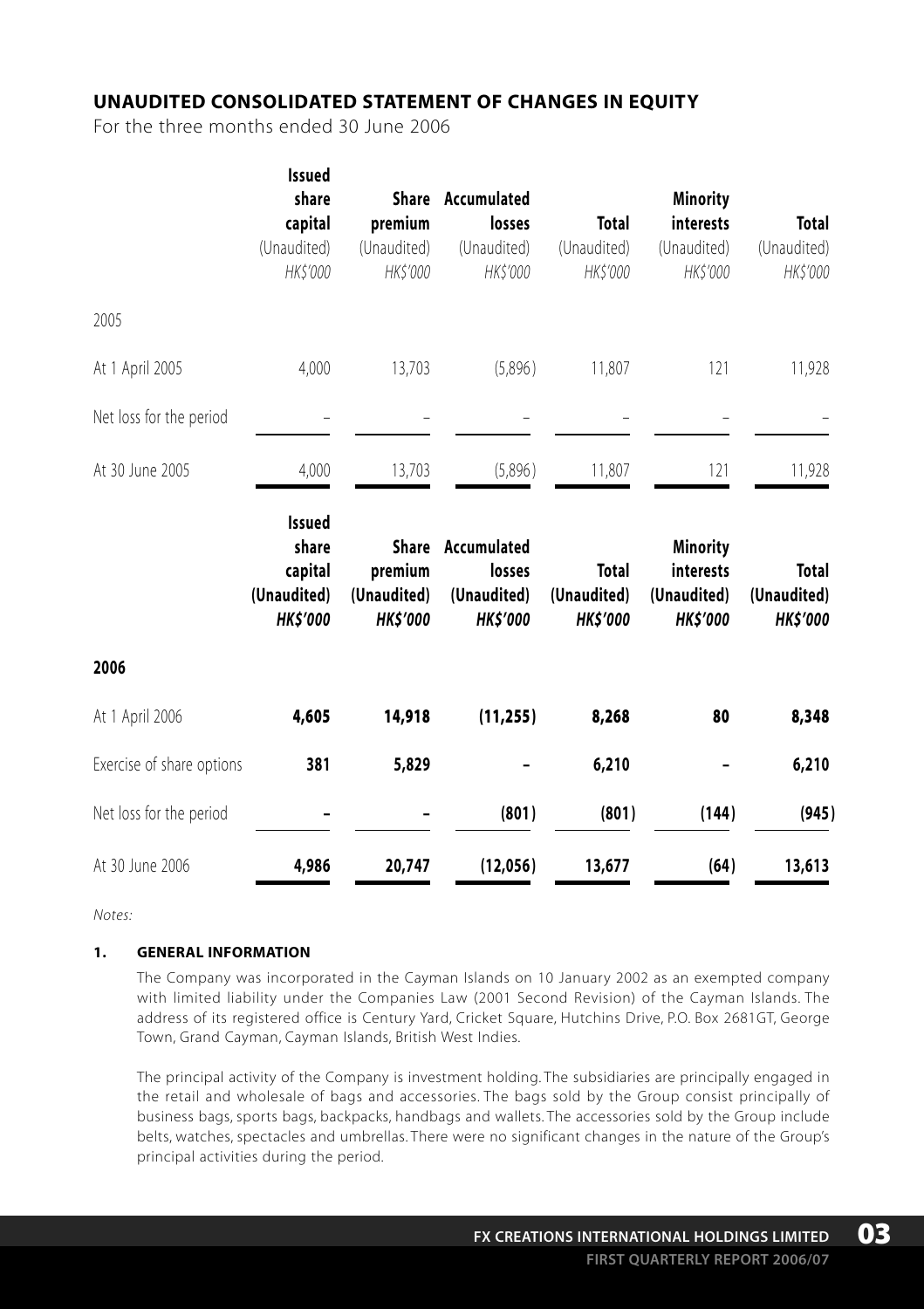#### **2. BASIS OF PRESENTATION**

The unaudited consolidated results have been prepared under the historical convention and in accordance with Hong Kong Financial Reporting Standards and Hong Kong Accounting Standards issued by the Hong Kong Institute of Certified Public Accountants, the disclosure requirements of the Hong Kong Companies Ordinance and the Rules Governing the Listing of Securities on the Growth Enterprise Market of The Stock Exchange of Hong Kong Limited.

The accounting policies adopted in the preparation of the unaudited consolidated results are consistent with those used in the annual financial statements of the Group for the year ended 31 March 2006.

All significant transactions and balances within the Group have been eliminated on consolidation.

#### **3. TURNOVER**

Turnover represents the aggregate of the net invoiced value of goods sold, after allowances for returns and trade discounts.

|           | <b>Three months ended</b> |                 |  |
|-----------|---------------------------|-----------------|--|
|           | 30 June                   |                 |  |
|           | 2006                      | 2005            |  |
|           | (Unaudited)               | (Unaudited)     |  |
|           | <b>HK\$'000</b>           | <b>HK\$'000</b> |  |
| Turnover  |                           |                 |  |
| Retail    | 6,510                     | 10,124          |  |
| Wholesale | 5,463                     | 7,250           |  |
|           | 11,973                    | 17,374          |  |

#### **4. INCOME TAX**

No provision for taxation has been made (three months ended 30 June 2005: Nil) as the Group has an estimated loss for Hong Kong profits tax purposes in the current period. Taxes on profits assessable in other jurisdictions have been calculated at the rates of tax prevailing in the places in which the Group operates, based on existing legislation, interpretation and practices in respect thereof.

Deferred tax had not been provided for the Group because the Group had no significant temporary differences at the balance sheet date (30 June 2005: Nil).

#### **5. DIVIDEND**

The Board does not recommend the payment of a dividend for the three months ended 30 June 2006 (three months ended 30 June 2005: Nil).

#### **6. LOSS PER SHARE**

The calculation of basic loss per share for the three months ended 30 June 2006 is based on the unaudited net loss attributable to equity holders of the Company for the three months ended 30 June 2006 of approximately HK\$801,000 (three months ended 30 June 2005: HK\$Nil) and on the weighted average number of 464,503,448 shares (three months ended 30 June 2005: 400,000,000).

Diluted earnings per share for the three months ended 30 June 2006 and 2005 have not been disclosed as no diluting events existed during those periods.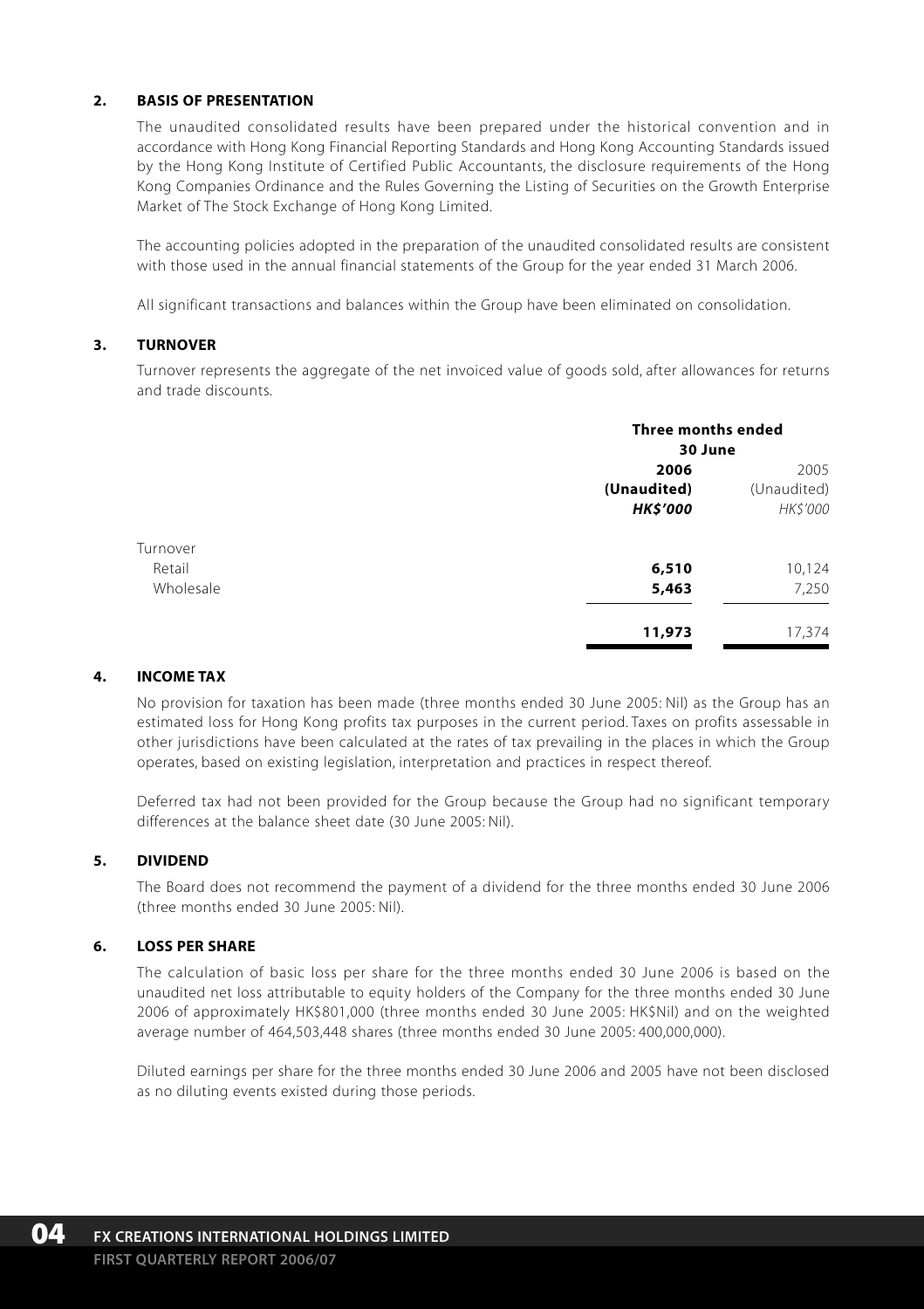## **FINANCIAL REVIEW**

During the three months ended 30 June 2006, the Group recorded a turnover of approximately HK\$11,973,000 (three months ended 30 June 2005: approximately HK\$17,374,000), a decrease of approximately 31% as compared to the previous corresponding period. The turnover for the three months ended 30 June 2006 comprised retail sales and wholesale sales which accounted for approximately 54% and 46% (three months ended 30 June 2005: approximately 58% and 42%) of the total turnover respectively.

The decrease in turnover was attributable to the decrease in retail sales by approximately 36% due to the close down of some of the retail outlets and department stores in Hong Kong and Taiwan. Wholesale sales decreased by approximately 25% in the period under review due to keen competition from the competitors.

The gross profit margin slightly decreased by approximately 1% to approximately 50% from the previous corresponding period. The decrease was mainly due to a lower level of retail sales which have a higher gross profit margin.

The Group recorded a loss for the three months ended 30 June 2006. The loss was mainly attributable to the decrease in turnover. The decrease in selling and distribution costs was mainly due to decrease in rent and salary expenses as a result of the decrease in the number of retail outlets, department stores and staff following the close down of the retail outlets and department stores.

#### **BUSINESS REVIEW**

#### **Sales and marketing**

One department store was closed in Hong Kong during the review period.

The Group continued to conduct various advertising campaigns such as bill boards, road shows and brochures to promote the Group's profile and the **FX CREATIONS** members club. The Group also participated in promotion activities with credit card issuers, retail chain stores and television programme to promote and strengthen its brand loyalty.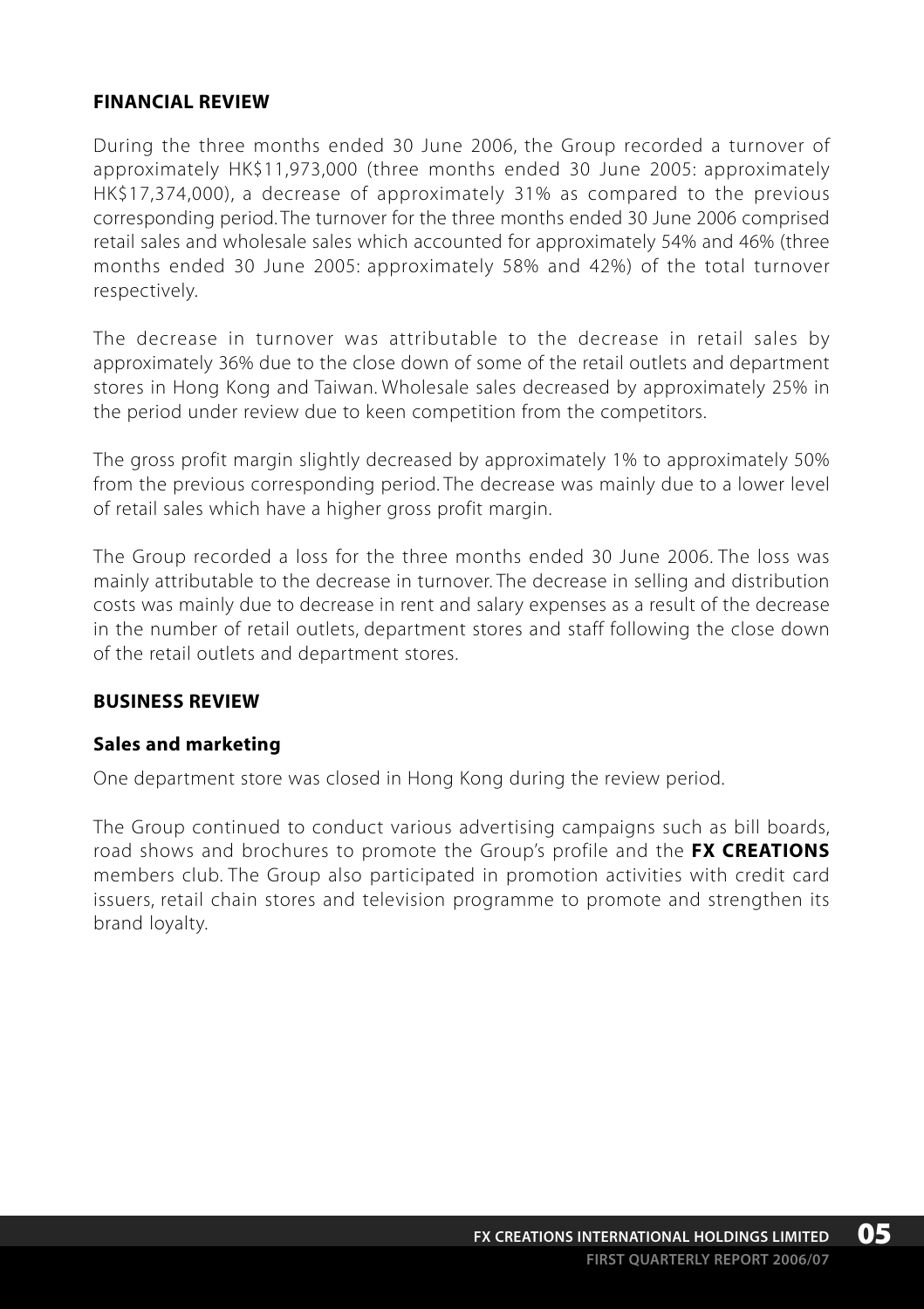# **Design and product development**

The Group is principally engaged in retail and wholesale of bags and accessories under its **FX CREATIONS** brandname. The bags sold by the Group consist principally of business bags, sport bags, backpacks, handhags and wallets. The accessories sold by the Group include belts, watches, spectacles and umbrellas. Other brandnames of the Group include **USU** and **Annvu**.

# **Geographical expansion**

The Group currently has agents or distributors in the PRC, Taiwan, Singapore, Malaysia, Indonesia, Thailand, Australia, New Zealand, Korea, Japan and European markets.

The Group continued to identify potential agents in Thailand and Korea. To date, no agreement has been concluded.

# **Production**

The Group continued to look for suitable machinery and production facilities for acquisition in order to meet the expected increase in the demand in its manufacturing capacity through a processing agent in the PRC.

# **CAPITAL STRUCTURE**

On 26 May 2006, the Company announced and proposed to raise approximately HK\$14.96 million before expenses, by way of an open offer of the new shares of not less than 232,552,000 and not more than 249,302,000 offer shares at a price of HK\$0.06 per offer share on the basis of one offer share for every two existing shares.

On 26 May 2006, 38,100,000 options were exercised and were issued and allotted on 12 June 2006. As at 30 June 2006, the total issued share capital has been enlarged to 498,604,000 shares.

Following the completion of the open offer on 12 July 2006, the total issued share capital has been enlarged to 747,906,000 shares.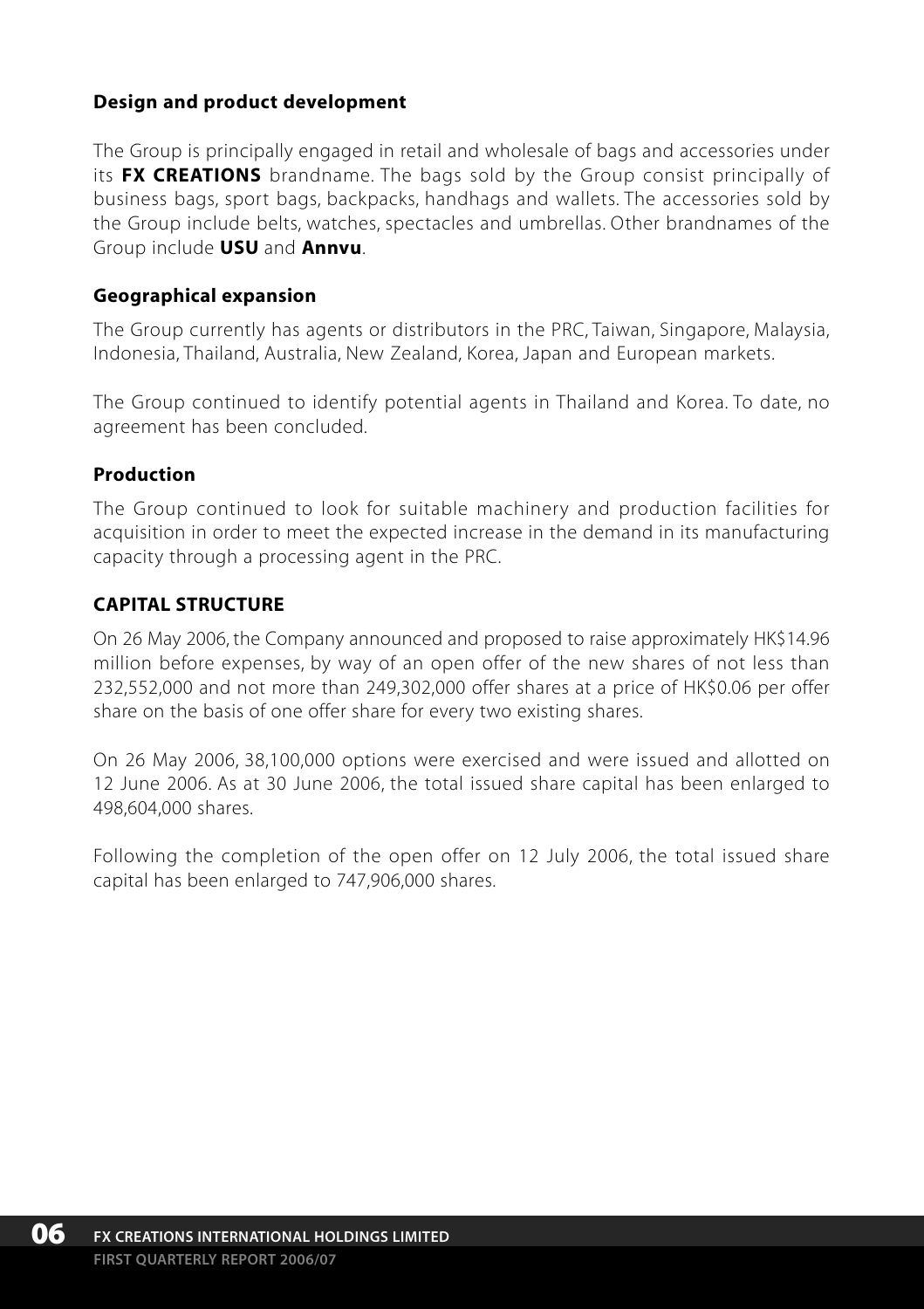# **PROSPECTS**

The Group views the prospects of its business as challenging as the Group is experiencing rental and costs increases in Hong Kong while sales have not increased at the same percentage due to a more competitive business environment. Nevertheless, the Group is continuing to introduce new designs and products while maintaining cost control measures to remain competitive. To expand its sales network and to streamline its operations and resources, the Group is looking for new franchisees to operate the Group's retail network in Hong Kong. On the wholesale side, the Group is continuing to look for new agents in new countries as well as working more closely with the existing agents.

The Group continued to conduct various marketing and promotion activities including advertising campaigns such as billboards, brochures and road shows to promote the Group's profile and the **FX CREATIONS** members club. The Group also participated in promotion activities with credit card issuers, retail chain stores and television programme to promote and strengthen its brand loyalty.

While looking at ways to improve its business further, the Group is looking for business opportunities elsewhere to improve its financial performance and improve shareholders' returns.

## **PROPOSED INVESTMENT**

On 2 June 2006, the Company announced that the Company entered into the memorandum of understanding ("MOU") with Richport Assets Limited ("Richport Assets") and Mr. Lui Shu Kwan ("Mr. Lui"), the ultimate beneficial owner of the Richport Assets in relation to the proposed acquisition of the whole or part of the equity interests held by Mr. Lui and Richport Assets by the Company.

Richport Assets has secured an exclusive distribution rights in relation to the sale and distribution of funeral products and services on a world-wide basis.

An amount of HK\$6,000,000 was paid by the Company to Richport Assets as earnest money. If no legally binding formal agreement has been entered into on or before 30 September 2006, the sum will be refundable to the Company in full without interest within three business days.

Details of the MOU have been set out in the announcement of the Company dated 2 June 2006.

**07**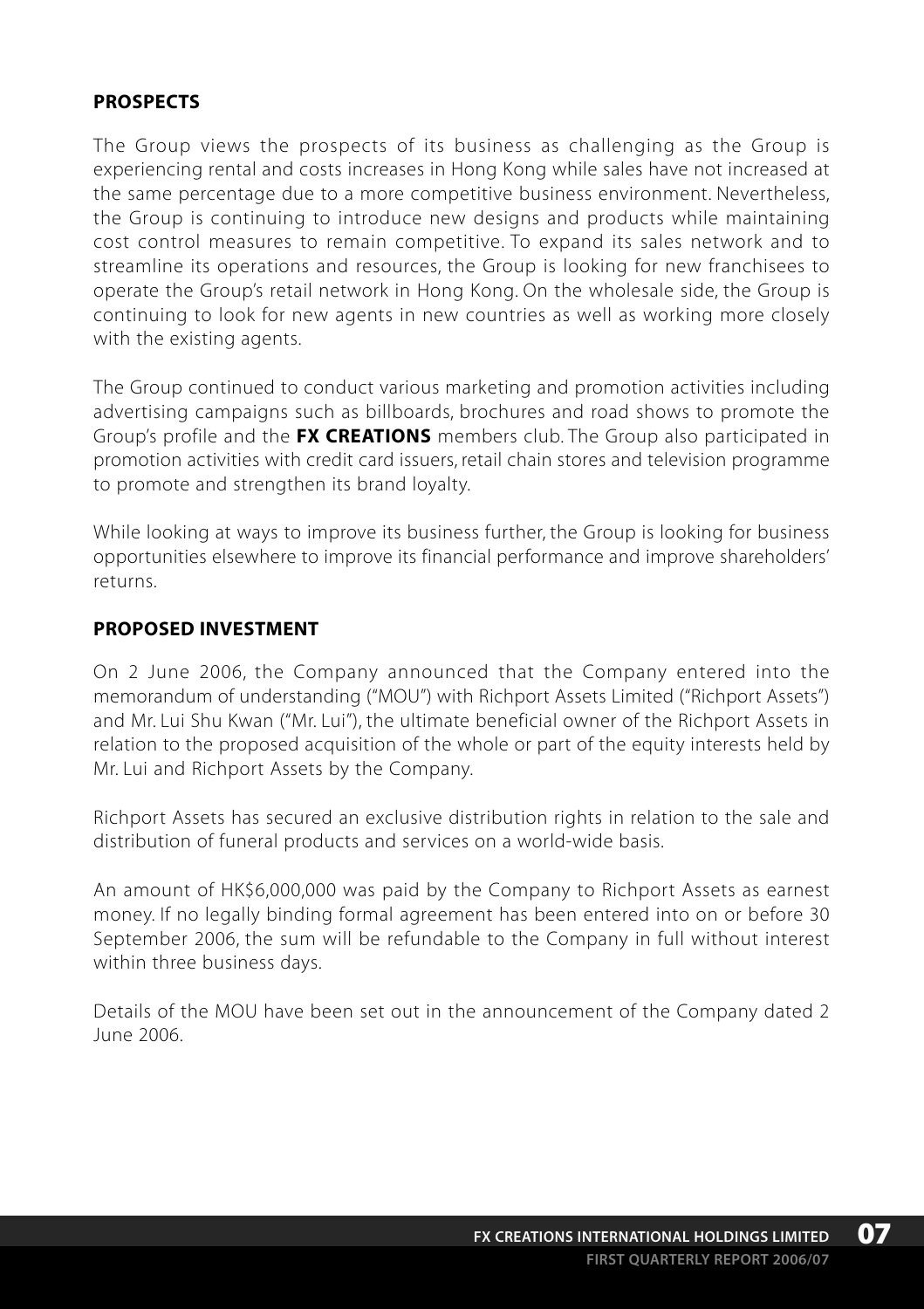## **DIRECTORS' INTERESTS IN SHARES**

As at 30 June 2006, the interests and short positions of the directors of the Company in the shares, underlying shares and debentures of the Company or any of its associated corporations (within the meaning of Part XV of the Securities and Futures Ordinance (Cap. 571, Laws of Hong Kong) ("SFO")) which were required to be notified to the Company and the Stock Exchange pursuant to Divisions 7 and 8 of Part XV of the SFO (including interests or short positions which they were taken or deemed to have under such provisions of the SFO) or as recorded in the register required to be kept by the Company under Section 352 of the SFO or otherwise notified to the Company and the Stock Exchange pursuant to the required standard of dealings by directors as referred to in Rule 5.46 of the GEM Listing Rules, were as follows:

|                             | <b>Type of interest</b> | Number of<br>shares held | Percentage of<br>shareholding in<br>the Company<br>(%)<br>(Note 3) |
|-----------------------------|-------------------------|--------------------------|--------------------------------------------------------------------|
| Mr. Wong Wing Cheung, Peter | Corporate<br>(Note 1)   | 306.000.000              | 40.91                                                              |
|                             | Personal<br>(Note 2)    | 6,900,000                | 0.92                                                               |
| Mr. Chan Man Yin            | Personal                | 4.600.000                | 0.92                                                               |
| Mr. Chan Francis Ping Kuen  | Personal                | 4.600.000                | 0.92                                                               |

*Notes:*

- 1. Of the 306,000,000 shares, 204,000,000 shares are held by Flyrich Resources Limited, a company wholly and beneficially owned by Mr. Wong Wing Cheung, Peter. 102,000,000 shares represent the number of offer shares Mr. Wong Wing Cheung, Peter has undertaken to procure to be subscribed by Flyrich Resources Limited and/or any of its associates pursuant to the underwriting agreement. As such, Flyrich Resources Limited is deemed to be interested in 102,000,000 Shares under the SFO.
- 2. Of the 6,900,000 Shares, 4,600,000 Shares are beneficially held by Mr. Wong Wing Cheung, Peter. 2,300,000 shares represent the number of offer shares Mr. Wong Wing Cheung, Peter has undertaken to subscribe pursuant to the underwriting agreement. As such, Mr. Wong Wing Cheung, Peter is deemed to be interested in 2,300,000 shares under the SFO.
- 3. Percentage of shareholding in the Company was calculated based on the assumption of the completion of the open offer.

Save as disclosed above, as at 30 June 2006, none of the directors had any other interests or short positions in any shares, underlying shares or debentures of the Company or any of its associated corporation (within the meaning of Part XV of the SFO) which were required to be notified to the Company and the Stock Exchange pursuant to Divisions 7 and 8 of Part XV of the SFO (including interests or short positions which they were taken or deemed to have under such provisions of the SFO), or which were required to be recorded in the register kept by the Company under Section 352 of the SFO or otherwise notified to the Company and the Stock Exchange pursuant to Rule 5.46 of the GEM Listing Rules.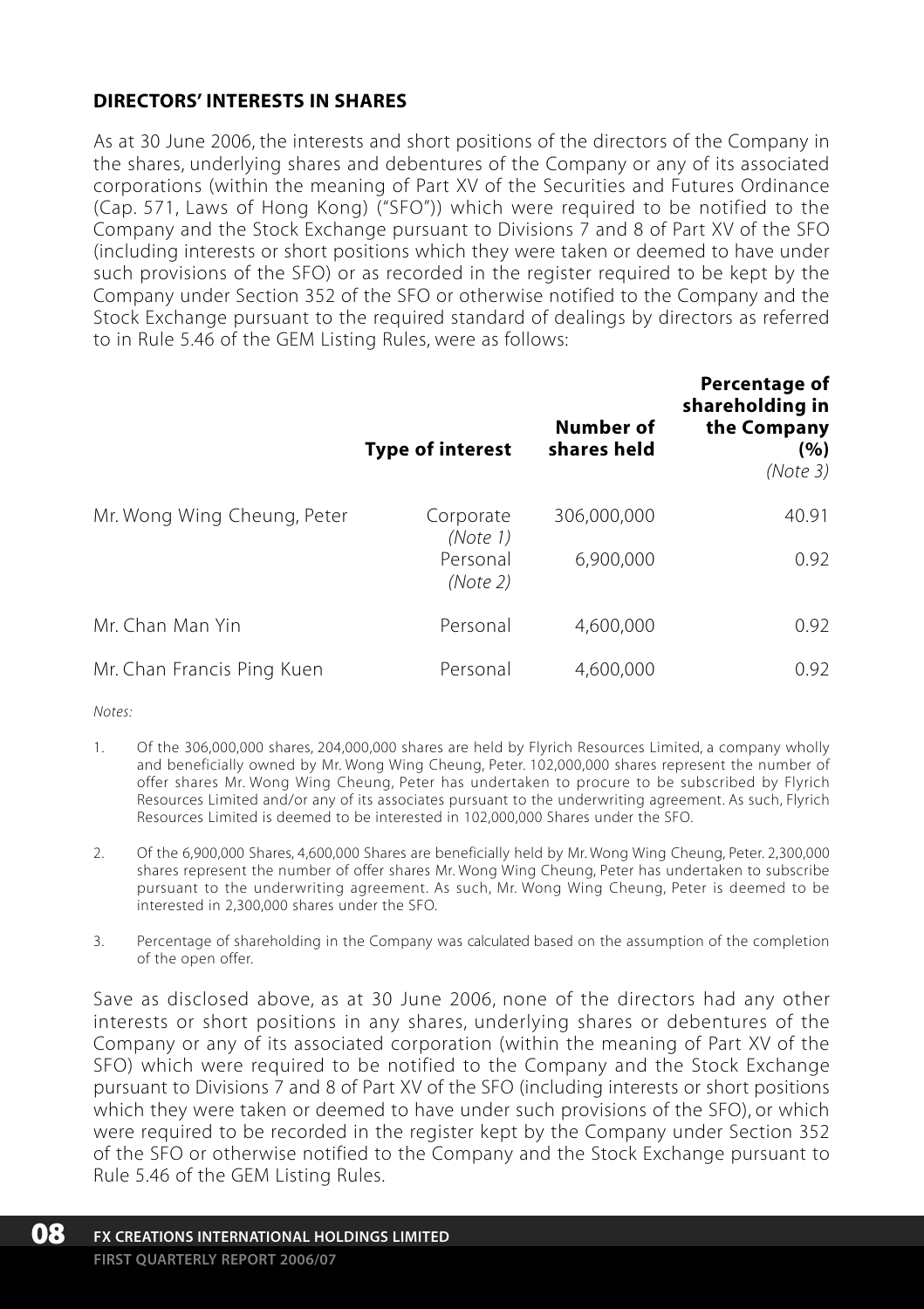# **SUBSTANTIAL SHAREHOLDERS' INTERESTS IN SHARES**

As at 30 June 2006, other than the interests of certain directors as disclosed under the section headed "Directors' interests in shares" above, the interests and short positions of persons in the shares and underlying shares of the Company which would fall to be disclosed to the Company under the provisions of Divisions 2 and 3 of Part XV of the SFO or, who is, directly or indirectly, interested in 10% or more of the nominal value of any class of share capital carrying rights to vote in all circumstances at general meetings of any other members of the Group, or substantial shareholders as recorded in the register of substantial shareholder required to be kept by the Company under Section 336 of the SFO were as follows:

|                                 | Number of<br>shares held | Percentage of<br>shareholding<br>in the Company<br>(%)<br>(Note 4) |
|---------------------------------|--------------------------|--------------------------------------------------------------------|
| Flyrich Resources Limited       | 306,000,000<br>(Note 1)  | 40.91                                                              |
| Mr. Wong Wing Cheung, Peter     | 312,900,000<br>(Note 1)  | 41.84                                                              |
| Kingston Securities Limited     | 95,002,000<br>(Note 2)   | 12.70                                                              |
| Mrs. Chu Yuet Wah               | 95,002,000<br>(Note 2)   | 12.70                                                              |
| Ms. Ma Siu Fong                 | 95,002,000<br>(Note 2)   | 12.70                                                              |
| Quam Securities Company Limited | 50,000,000<br>(Note 3)   | 6.69                                                               |

*Notes:*

1. The details are disclosed under the note in the section headed "Directors' interest in shares" above.

- 2. These shares represent the maximum number of offer shares Kingston Securities as underwriter is required to subscribe or procure to subscribe for pursuant to the underwriting agreement of the open offer. As such, Kingston Securities Limited is deemed to be interested in these shares under the SFO. Kingston Securities Limited is controlled by Mrs. Chu Yuet Wah and Ms. Ma Siu Fong as to 51% and 49% respectively who are therefore also deemed to be interested in these shares under the SFO.
- 3. These shares represent the maximum number of offer shares Quam Securities Company Limited as underwriter is required to subscribe or procure to subscribe for pursuant to the underwriting agreement. As such, Quam Securities Company Limited is deemed to be interested in these shares under the SFO.
- 4. Percentage of shareholding in the Company was calculated based on the assumption of the completion of the open offer.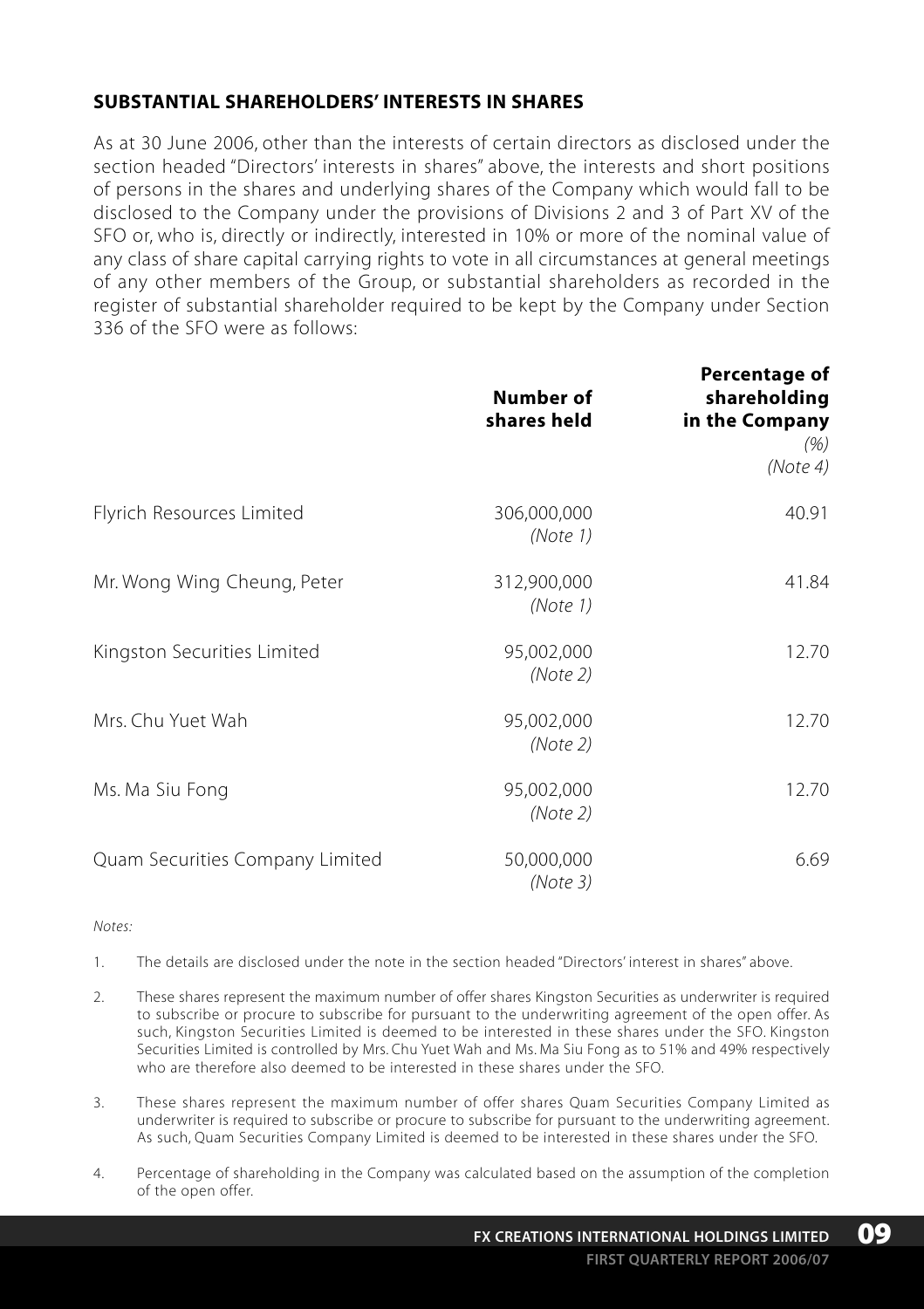Save as disclosed above, as at 30 June 2006, the directors of the Company were not aware of any other person (other than the directors of the Company) who had an interest or short position in the shares or underlying shares of the Company which would fall to be disclosed to the Company under the provisions of Divisions 2 and 3 of Part XV of the SFO or, who is, directly or indirectly, interested in 10% or more of the nominal value of any class of share capital carrying rights to vote in all circumstances at general meetings of any other members of the Group, or any other substantial shareholders whose interests or short positions were recorded in the register required to be kept by the Company under Section 336 of the SFO.

# **SHARE OPTION SCHEME**

The Company adopted a share option scheme (the "Scheme") on 21 May 2002 pursuant to a written resolution of the Company. On 20 April 2006, options to subscribe for an aggregate of 38,100,000 shares at HK\$0.163 per share had been granted by the Company under the Scheme. On 26 May 2006, all the outstanding 38,100,000 share options were exercised. As at 30 June 2006, no share options granted under the Scheme were outstanding. Particulars and movements of the share options granted under the Scheme were as follows:

| <b>Categories of</b><br>grantees<br><b>Directors</b> | Date of grant | <b>Exercisable Period</b> | <b>Exercise</b><br>price<br>per share<br><b>HKS</b> | Outstanding<br>as at<br>01/04/2006 | Granted<br>during<br>the period | Exercised<br>during<br>the period | Outstanding<br>as at<br>30/06/2006 |
|------------------------------------------------------|---------------|---------------------------|-----------------------------------------------------|------------------------------------|---------------------------------|-----------------------------------|------------------------------------|
| Mr. Wong Wing Cheung,<br>Peter                       | 20/4/2006     | 20/04/2006-21/04/2016     | 0.163                                               | $\qquad \qquad -$                  | 4,600,000                       | (4,600,000)                       |                                    |
| Mr. Chan Man Yin                                     | 20/4/2006     | 20/04/2006-21/04/2016     | 0.163                                               | $\qquad \qquad -$                  | 4,600,000                       | (4,600,000)                       |                                    |
| Mr. Chan Francis<br>Ping Kuen                        | 20/4/2006     | 20/04/2006-21/04/2016     | 0.163                                               | $\qquad \qquad -$                  | 4,600,000                       | (4,600,000)                       |                                    |
| <b>Employees</b>                                     | 20/4/2006     | 20/04/2006-21/04/2016     | 0.163                                               | $\qquad \qquad -$                  | 8,100,000                       | (8,100,000)                       |                                    |
| <b>Consultants</b>                                   | 20/4/2006     | 20/04/2006-21/04/2016     | 0.163                                               | $\qquad \qquad -$                  | 16,200,000                      | (16.200.000)                      | -                                  |

The directors consider that it is inappropriate to state the value of the options granted under the Scheme on the ground that certain crucial factors for such valuation are variables such as the expected volatility and interest rate, which cannot be reasonably determined at this stage. Any valuation of the share options based on speculation assumptions in respect of these variables would not be meaningful and would be misleading to the shareholders of the Company.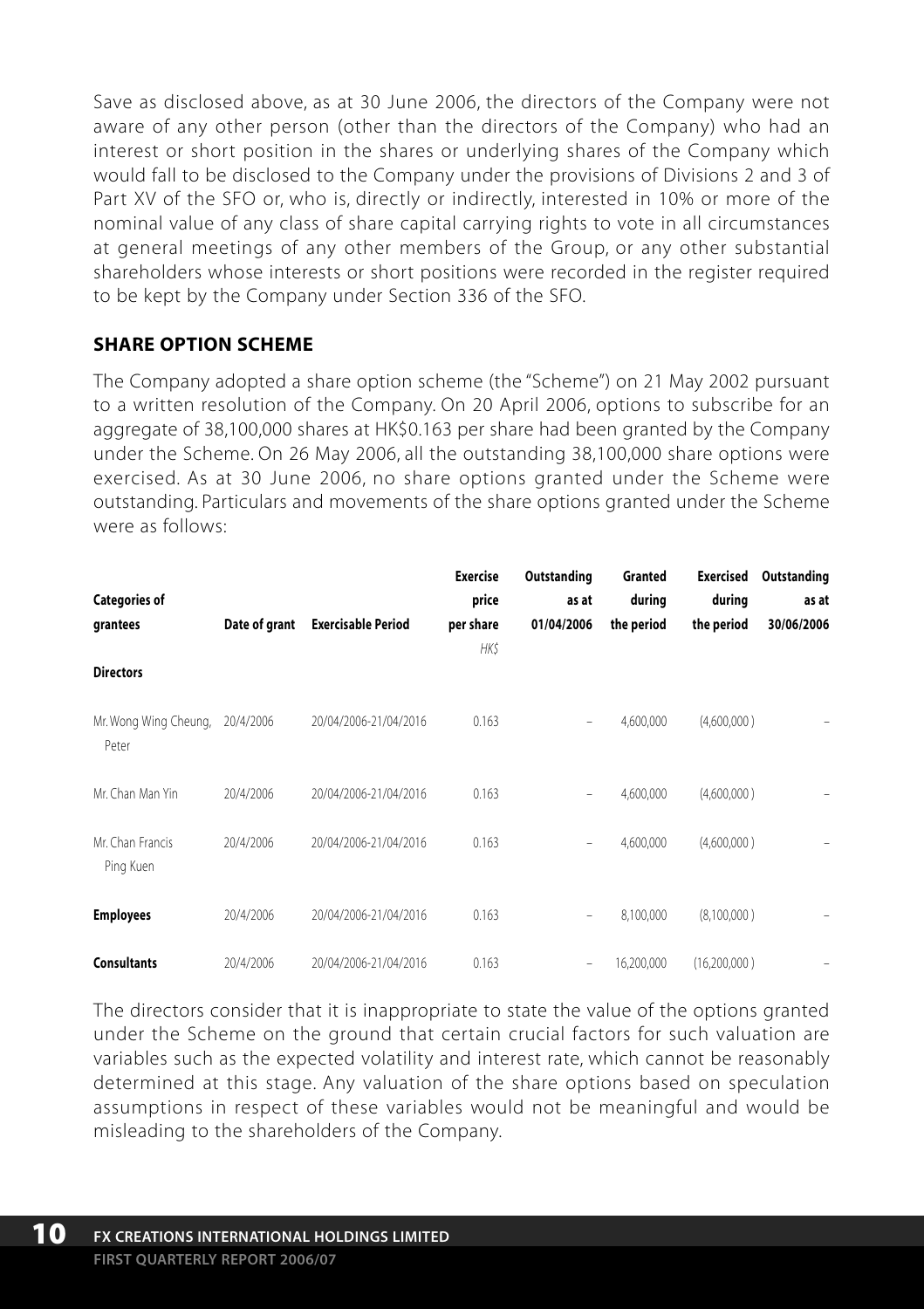# **DIRECTORS' RIGHTS TO ACQUIRE SHARES OR DEBENTURES**

Apart from as disclosed under the heading "Directors' interests in shares" above, at no time since the incorporation of the Company were rights to acquire benefits by means of the acquisition of shares in or debentures of the Company or of any other body corporate granted to any directors or their respective spouse or children under 18 years of age, or were any such rights exercised by them; or was the Company, its holding company or any of its subsidiaries a party to any arrangements to enable the directors, their respective spouse or children under 18 years of age to acquire such rights in the Company or any other body corporate.

# **PURCHASE, REDEMPTION OR SALE OF THE LISTED SECURITIES OF THE COMPANY**

Neither the Company, nor any of its subsidiaries has purchased, redeemed or sold any of the Company's listed shares during the three months ended 30 June 2006.

## **COMPETING INTERESTS**

As at 30 June 2006, none of the directors, the management shareholders of the Company and their respective associates (as defined in the GEM Listing Rules) had any interest in a business which causes or may cause a significant competition with the business of the Group and any other conflicts of interest which any such person has or may have with the Group.

## **AUDIT COMMITTEE**

The Company set up an audit committee (the "Committee") on 2 May 2002, with written terms of reference in compliance with the GEM Listing Rules, for the purpose of reviewing and providing supervision over the financial reporting process and internal control of the Group. The Committee comprises three independent non-executive directors of the Company, namely Mr. Lee Kun Hung, Mr. Wong Hou Yan, Norman and Mr. Cheung Chi Hwa, Justin. The unaudited consolidated results of the Group for the three months ended 30 June 2006 have been reviewed by the Committee, which was of the opinion that such statements complied with the applicable accounting standards, the Stock Exchange and legal requirements, and that adequate disclosures have been made.

# **CODE OF CONDUCT REGARDING SECURITIES TRANSACTIONS BY DIRECTORS**

The Company had adopted a code of conduct regarding securities transactions by directors on terms no less exacting than the required standard of dealings set out in Rules 5.48 to 5.67 of the GEM Listing Rules. The Company was not aware of any noncompliance with such required standard of dealings and its code of conduct regarding securities transactions throughout the period ended 30 June 2006.